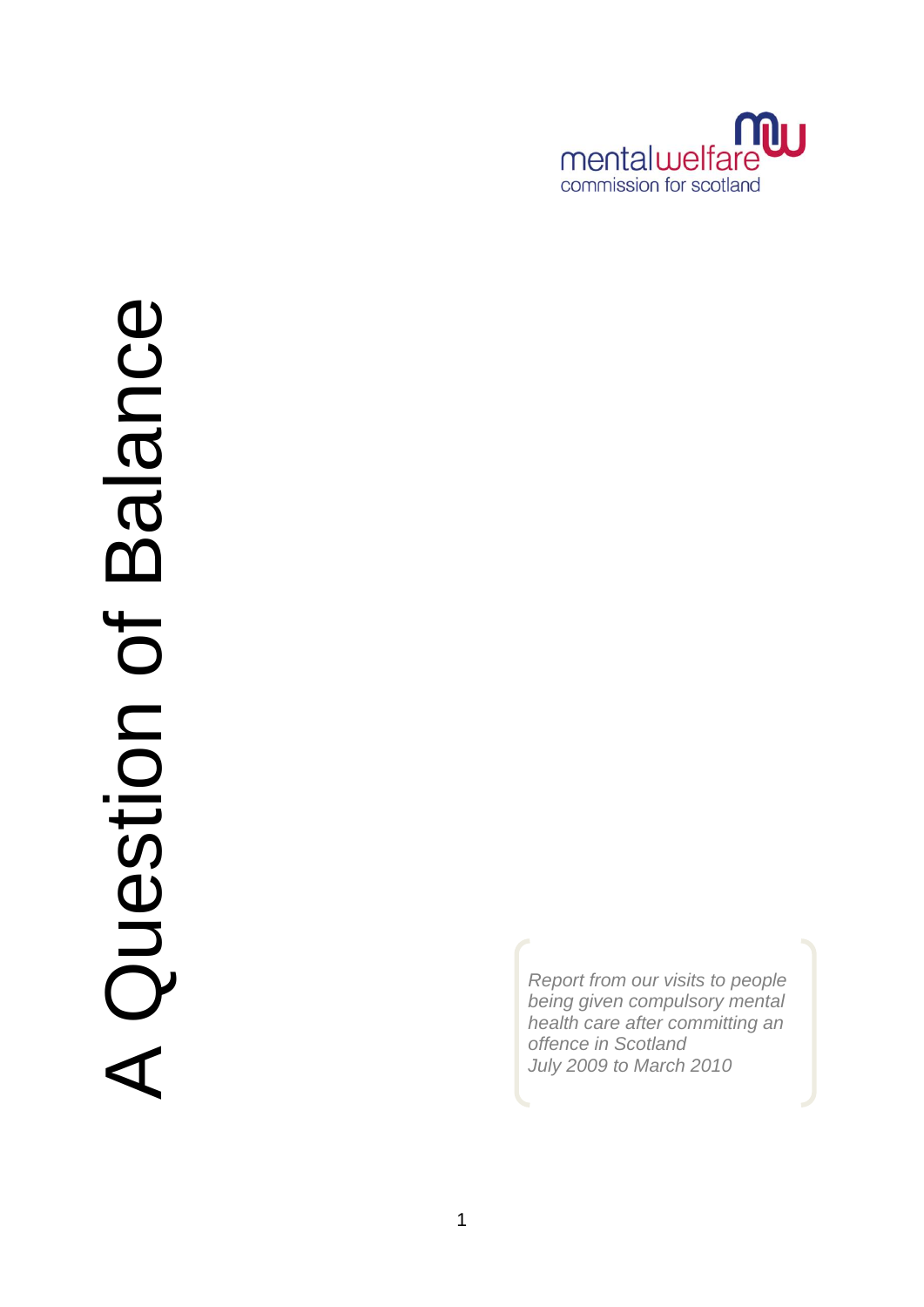| <b>Contents</b>                                                            |                                  |
|----------------------------------------------------------------------------|----------------------------------|
| Introduction                                                               | <u>3</u>                         |
| Who we are and what we do                                                  | $\frac{3}{3}$                    |
| Our work                                                                   | $\overline{3}$                   |
| Our visits                                                                 |                                  |
| Legislative background                                                     | $\overline{4}$<br>$\overline{4}$ |
| Why we visited                                                             | $\overline{4}$                   |
| Who we saw and what we focussed upon<br>What we did after our visits       | $\overline{5}$                   |
|                                                                            |                                  |
| People we visited                                                          | $\overline{\mathbf{5}}$          |
| Category of order                                                          | 5                                |
| Diagnosis                                                                  | 6                                |
|                                                                            |                                  |
| <b>Our findings</b>                                                        | <u>6</u>                         |
| <b>Overall impressions</b>                                                 | 6                                |
| <u>Key messages</u>                                                        | 6                                |
| Information and participation                                              | $\overline{1}$                   |
| Key message 1                                                              | $\overline{7}$                   |
| What we expect to find                                                     | $\overline{7}$                   |
| What we found                                                              | $\overline{7}$                   |
|                                                                            |                                  |
| <b>Least restriction of freedom</b>                                        | $\frac{9}{9}$                    |
| Key message 2                                                              |                                  |
| What we expect to find                                                     | $\overline{9}$                   |
| What we found                                                              | $\overline{9}$                   |
| <b>Reciprocity – care planning and professional input</b>                  | 11                               |
| Key message 3                                                              | 11                               |
| What we expect to find                                                     | 11                               |
| What we found                                                              | 11                               |
|                                                                            |                                  |
| <b>Reciprocity – attention to physical health</b><br>Key message 4         | 13<br>13                         |
| What we expect to find                                                     | <u> 13</u>                       |
| What we found                                                              | 13                               |
|                                                                            |                                  |
| <b>Lawful medical treatment</b>                                            | <u>14</u>                        |
| Key message 5                                                              | 14                               |
| What we expect to find                                                     | 15                               |
| What we found                                                              | 15                               |
| Lawful use of restrictions on privacy and dignity                          | 16                               |
| Key message 6                                                              | 16                               |
| What we expect to find                                                     | 16                               |
| What we found                                                              | 16                               |
|                                                                            |                                  |
| <b>Conclusions and further action</b><br><b>Action points for services</b> | 18<br><u>18</u>                  |
| <b>Definitions</b>                                                         | 20                               |
|                                                                            |                                  |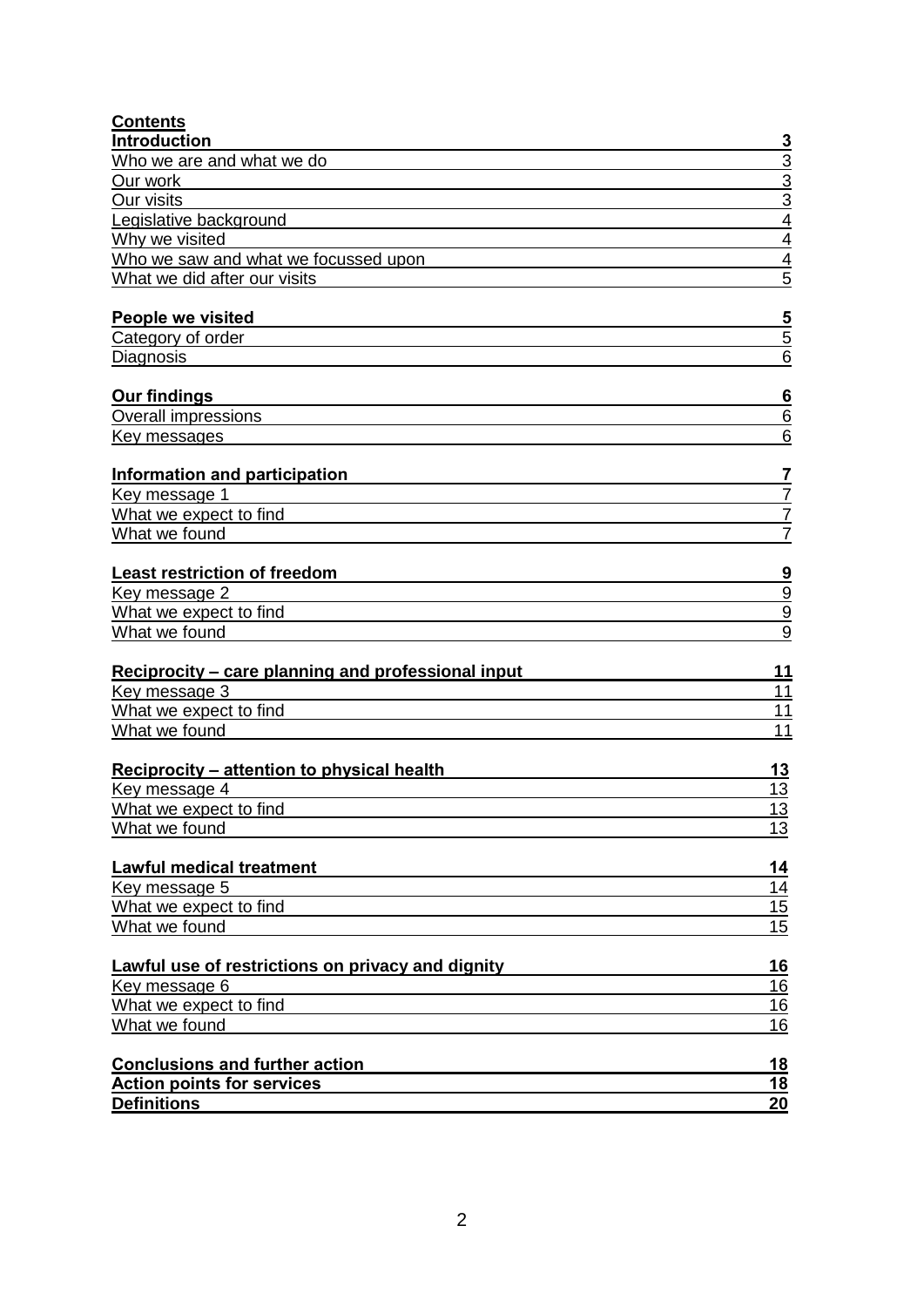## <span id="page-2-0"></span>**Introduction**

## <span id="page-2-1"></span> **Who we are and what we do**

The Mental Welfare Commission is an independent organisation working to safeguard the rights and welfare of everyone with a mental illness, learning disability or other mental disorder. Our duties are set out in mental health and incapacity law.

We are made up of people who have understanding and experience of mental illness and learning disability. Some of us have worked in healthcare, social care or the law. Some of us are carers or have used mental health and learning disability services ourselves.

We believe that everyone with a mental illness, learning disability or other mental disorder should

- Be treated with dignity and respect.
- Have the right to treatment that is allowed by law and fully meets professional standards.
- Have the right to live free from abuse, neglect or discrimination.
- Get the care and treatment that best suits his or her needs.
- Be enabled to lead as fulfilling a life as possible.  $\bullet$

## <span id="page-2-2"></span>**Our work**

- We find out whether individual treatment is in line with the law and practices that we know work well.
- We challenge those who provide services for people with a mental illness or learning disability, to make sure they provide the highest standards of care.
- We provide advice, information and guidance to people who use or provide services.
- We have a strong and influential voice in how services and policies are developed.
- We gather information about how mental health and adults with incapacity law are being applied. We use that information to promote good use of these laws across Scotland.

## <span id="page-2-3"></span>**Our visits**

One of the ways in which we monitor individual care and treatment is through our visits programme. We visit people in a range of settings throughout Scotland: at home, in hospital or in any other setting where care and treatment is being delivered.

This report reflects our findings from a programme of national themed visits to people being given compulsory mental health care and treatment after committing an offence. The aim of national themed visits is to enable us to assess and compare care and treatment for particular groups of people across Scotland. Our aim is to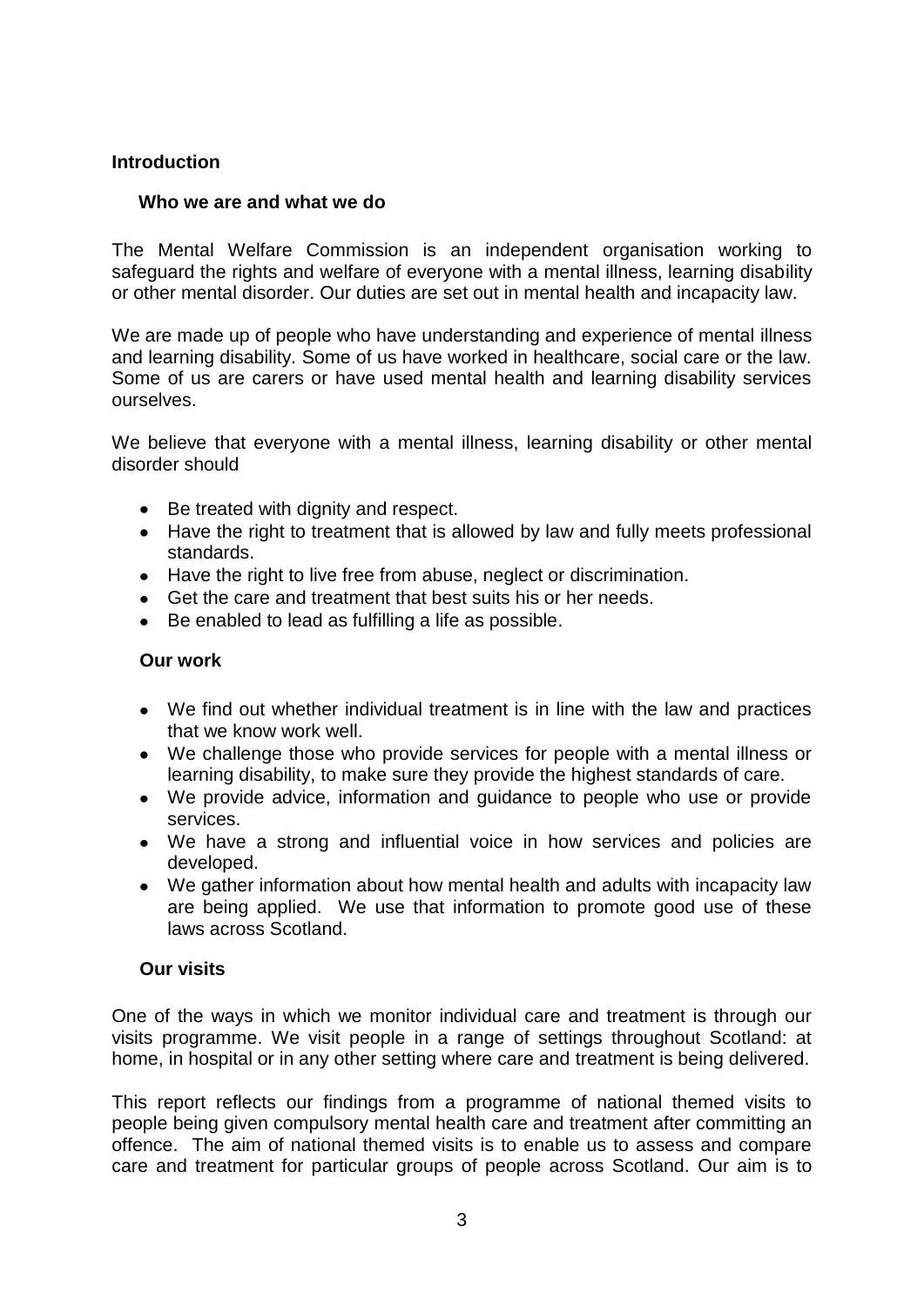help services learn from good practice and to respond to any issues that are identified. This report provides an overview of our findings from a series of visits we undertook across Scotland between July 2009 and March 2010.

# <span id="page-3-0"></span> **Legislative background**

A small number of people who have mental ill-health or learning disability commit offences. The law provides ways to make sure that they receive care and treatment rather than punishment. The laws that apply are:

- The Criminal Procedures (Scotland) Act 1995 ("the 1995 Act"). This Act provides ways for the courts to impose orders for care and treatment.
- The Mental Health (Care and Treatment) (Scotland) Act 2003 ("the 2003 Act"). This Act governs the way people are treated after the courts have made the orders.
- The Adults with Incapacity (Scotland) Act 2000 ("the 2000 Act"). This Act allows for people to have welfare guardians after committing offences. We did not include these people in this report.
- The Human Rights Act 1998. This Act incorporates the articles of the European Convention for Human Rights (ECHR) into the law in Scotland.

# <span id="page-3-1"></span>**Why we visited**

We wanted to find out how the principles and provisions of the 2003 Act were being used in the care and treatment of the individuals we visited. In particular, we wanted to make sure that there was a good balance between helping people to recover and making sure that they and others stayed safe. This can be a difficult balance to get right whenever the 2003 Act is used, but is even more difficult for people who have committed offences.

# <span id="page-3-2"></span> **Who we saw and what we focussed upon**

We carried out a series of visits to people subject to mental health care and treatment through the 1995 and 2003 Acts. Our main areas of focus were:

- Information and participation: were people involved enough in their own care and treatment and were they able to get the help and support they needed to do this?
- Least restriction of freedom: was the level of security appropriate to address the assessed level of risk?
- "Reciprocity": were people getting care and treatment that met their needs? We were particularly interested in care plans that promoted recovery in the context of the offending behaviour associated with their mental disorder. We also wanted to look at physical health care and the monitoring of high doses of medication for mental illness.
- Lawful medical treatment: was part 16 of the 2003 Act being used properly to make sure that people were being treated with their consent or with an independent opinion from a "designated medical practitioner" (DMP)?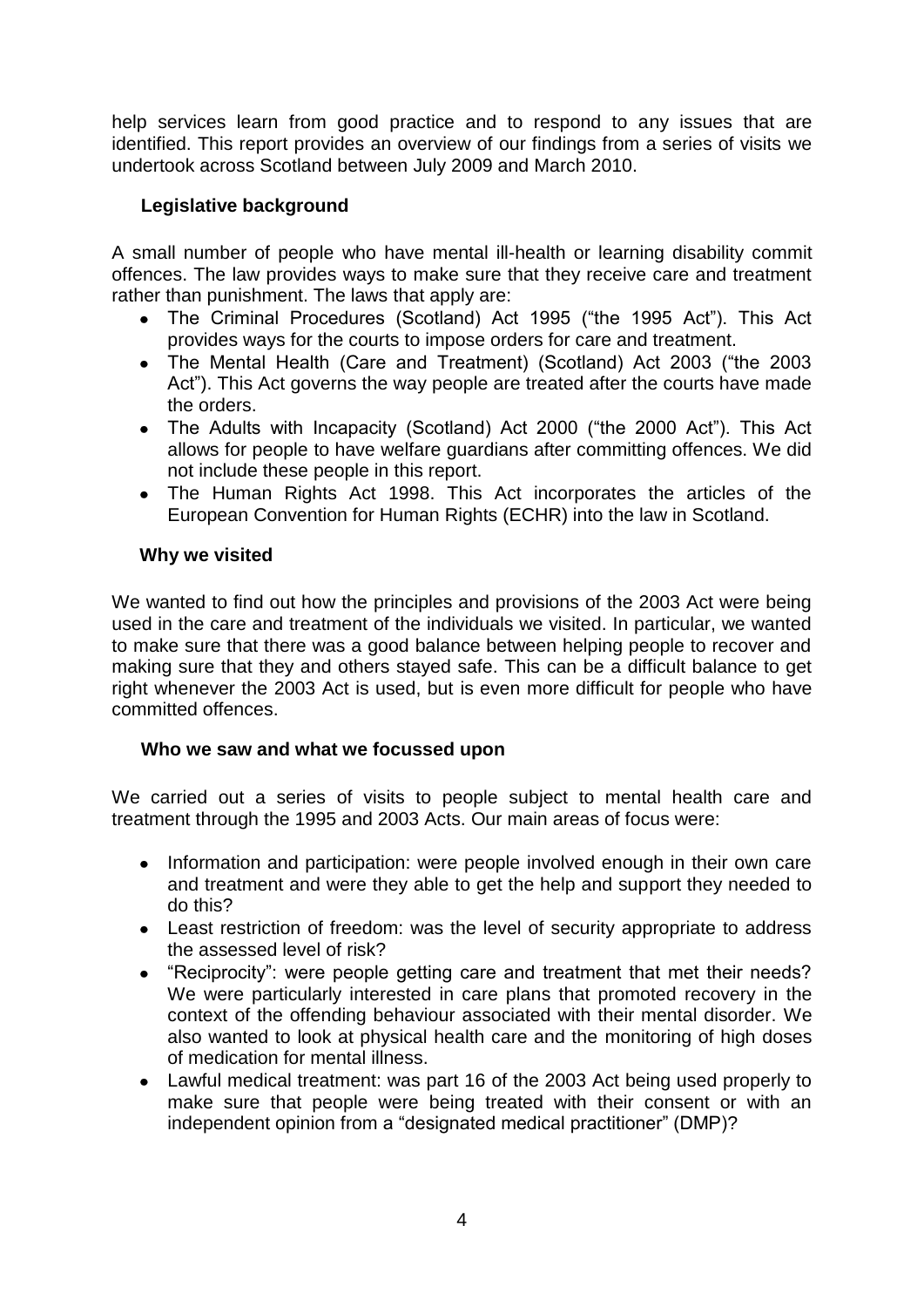Lawful use of restrictions on privacy and dignity: were "specified persons" restrictions being used appropriately if people were being searched or having visitors or communication restricted?

## <span id="page-4-0"></span>**What we did after our visits**

We visited a total of 337 individuals who were subject to various orders after committing offences. Following our visits, we used the information we collected to produce this report. We also took action in individual cases if we had concerns. Where we thought that an individual's care and treatment was not in line with the law or best practice, we raised this with care staff and followed up any recommendations we made. We took action in 78 (23%) of the 337 individual cases we examined.

#### <span id="page-4-2"></span><span id="page-4-1"></span>**People we visited**

## **Category of order**

Our aim was to see all people who were on long term orders with "restricted status" (i.e. where Scottish Ministers must approve some aspects of their care). Also, we visited people who did not have restricted status but who had been treated for more than a year. Table 1 shows the details of the people we visited.

| Type of order                                           | Number of people | Percentage<br>the<br>of<br>people we visited |
|---------------------------------------------------------|------------------|----------------------------------------------|
| order with<br>restriction<br>Compulsion<br>order (CORO) | 197              | 59%                                          |
| Compulsion order (CO)                                   | 109              | 32%                                          |
| Transfer for treatment direction                        | 24               | 7%                                           |
| <b>Treatment order</b>                                  | 4                | 1%                                           |
| <b>Hospital direction</b>                               | 3                | 1%                                           |
| Total                                                   | 337              | 100%                                         |

Table 1: Category of order for the people we visited

Of these people, 76 (23%) were in the community, 37 of whom were on conditional discharge from an order with restricted status. There were 34 people subject to community compulsion orders and five whose detention in hospital had been suspended.

We examined case records of all 337 people. We offered interviews to all 265 people who were present when we visited. Of these people, 231 agreed to meet with us.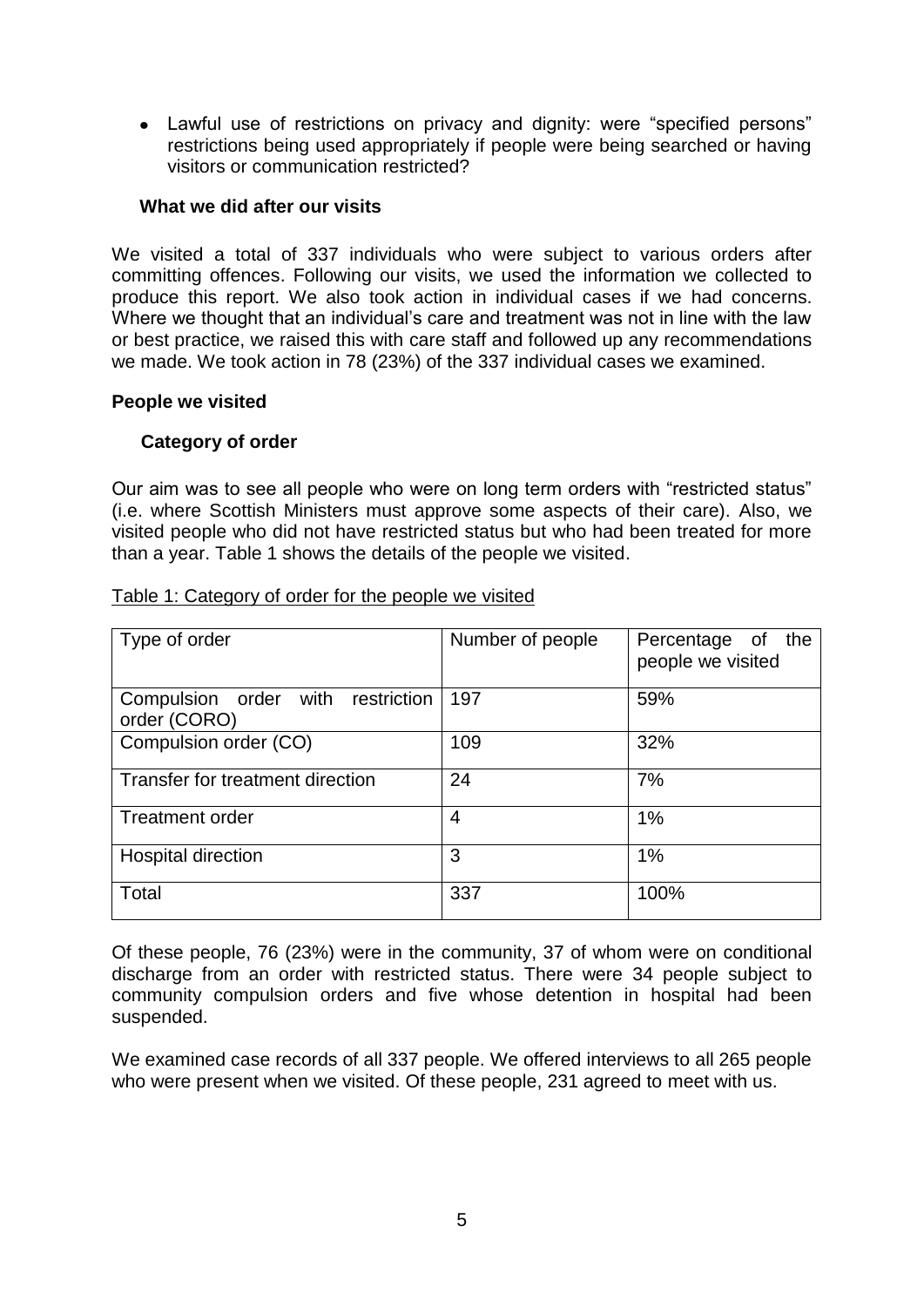# <span id="page-5-0"></span>**Diagnosis**

The majority of people had a diagnosis of mental illness. There were 276 people (82%) with this category of mental disorder. Fifty two people (15%) had a diagnosis of learning disability and 50 (15%), a diagnosis of personality disorder. There were more people with a learning disability in this group than within the general population. People with learning disability make up 10% of those subject to civil compulsion but no more than 4% of the general population. This is consistent with other reports of over-representation of people with learning disability within forensic populations. There were two people with a diagnosis of Asperger"s syndrome .

A small but significant number of individuals had more than one diagnosis, with 34 having mental illness and either learning disability (11) or personality disorder (23). Three people had mental illness, learning disability and personality disorder.

## <span id="page-5-1"></span>**Our findings**

## **Overall impressions**

There were many positive findings from our visits. We were pleased to see good attention to the principles of the 2003 Act. Most people participated in their own care and were well supported by independent advocacy. The level of security appeared appropriate in most cases and we found evidence that the principle of least restriction of freedom was being observed. Care plans were mostly holistic and professional input was good.

There are some aspects of care under this legislation that could improve, in our opinion. We have produced some key messages to address these.

## <span id="page-5-2"></span> **Key messages**

- 1. There is good evidence that individuals are involved in their care and treatment and have good access to advocacy to support them. Practitioners could do more to help people nominate a named person and make advance statements. They should supply written information on these provisions and explain the provisions to individuals under their care
- 2. In general, people appear to be managed in the appropriate level of security. Most risk assessments were good but up-to-date risk assessments should be readily available for all staff.
- 3. Care plans are generally good and there was good professional input to people"s care. Social work input needs to improve. The 2003 Act requires that each of these individuals has a designated Mental Health Officer (MHO) appointed by the local authority. Designated MHOs should ensure that each individual has a social circumstances report (SCR) carried out as required by the 2003 Act unless they can demonstrate doing so "would serve little, or no, practical purpose."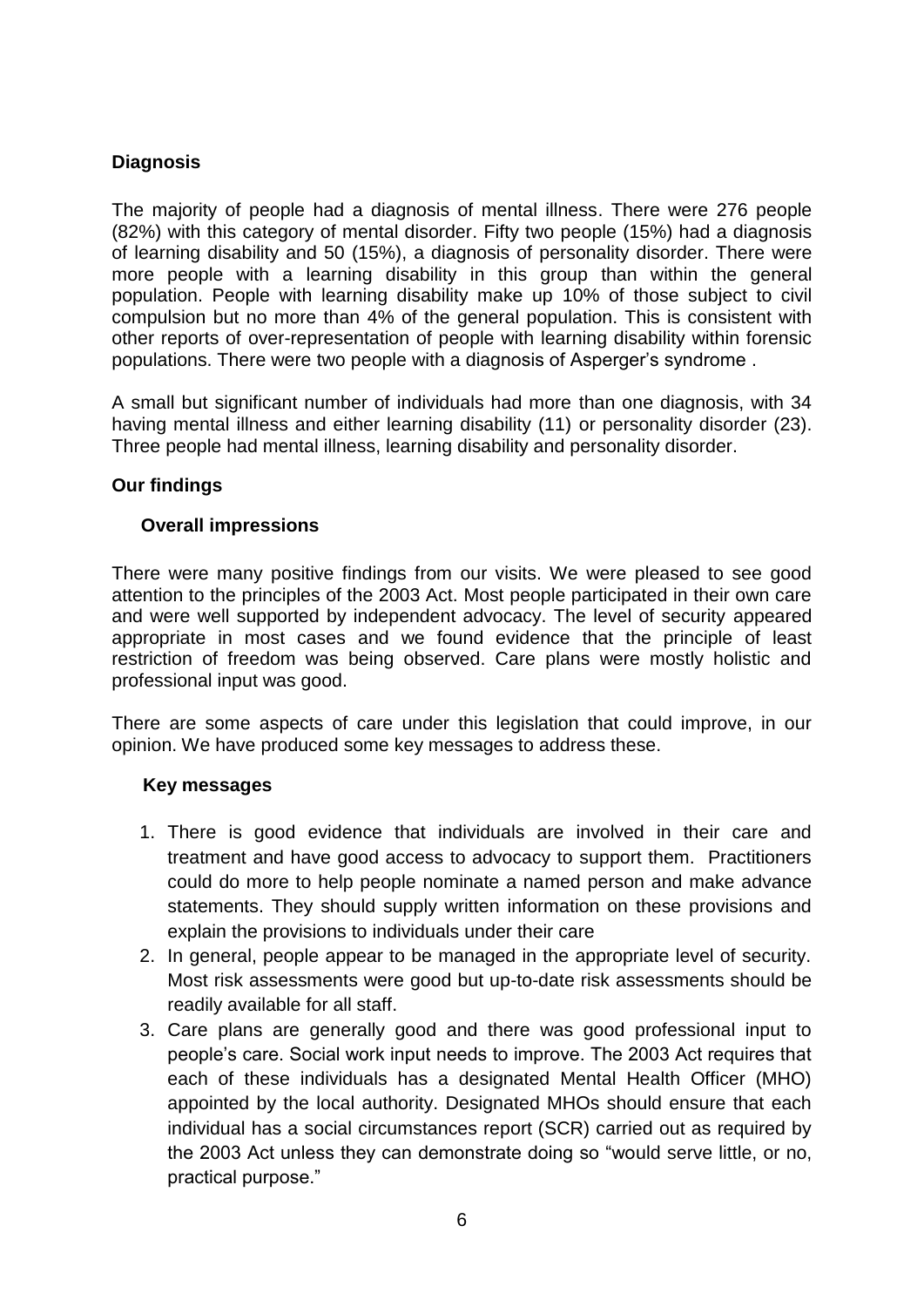- 4. There is still not enough evidence of physical health reviews for people with severe and enduring mental illness. Responsible medical officers and general practitioners should work together to make sure that all such people are registered and receive an annual review of physical health. The outcome should be available to the individual and appropriate members of the care team. There must be specific action to address the risks of high dose antipsychotic medication.
- 5. Some people appeared to have been given medical treatment that was not properly authorised by the law. Changes in medication should trigger a review of statutory treatment forms to ensure that all treatment prescribed is authorised. Where medication is covered by a "T2" form certifying the person"s consent, the RMO must ensure that the individual has capacity and is giving informed consent to treatment.
- 6. The placing of additional restrictions on an individual already subject to detention should be very carefully considered. Where they are required, implementation of "specified persons" regulations must be carried out lawfully, on a patient centred basis and with good reason.

## <span id="page-6-1"></span><span id="page-6-0"></span>**Information and participation**

## **Key Message 1**

**There is good evidence that individuals are involved in their care and treatment and have good access to advocacy to support them. Practitioners could do more to help people nominate a named person and make advance statements. They should supply written information on these provisions and explain the provisions to individuals under their care**

## <span id="page-6-2"></span>What we expect to find

Principles of the 2003 Act include participation of the individual, information and support to allow the individual to participate and information and support for carers. We expect to see evidence that individuals are involved in care planning and have the opportunity to take advantage of specific provisions, notably named persons, advocacy and advance statements.

<span id="page-6-3"></span>What we found

## *Participation in care planning*

We comment on the quality of care plans later in this report. One of the most important aspects of good care planning is that service users feel valued and are actively encouraged to participate as fully as they can in their care and treatment.

We were pleased that of the 77 people seen in the community, 88% felt that they were involved in their care planning, while 80% of the 260 individuals seen in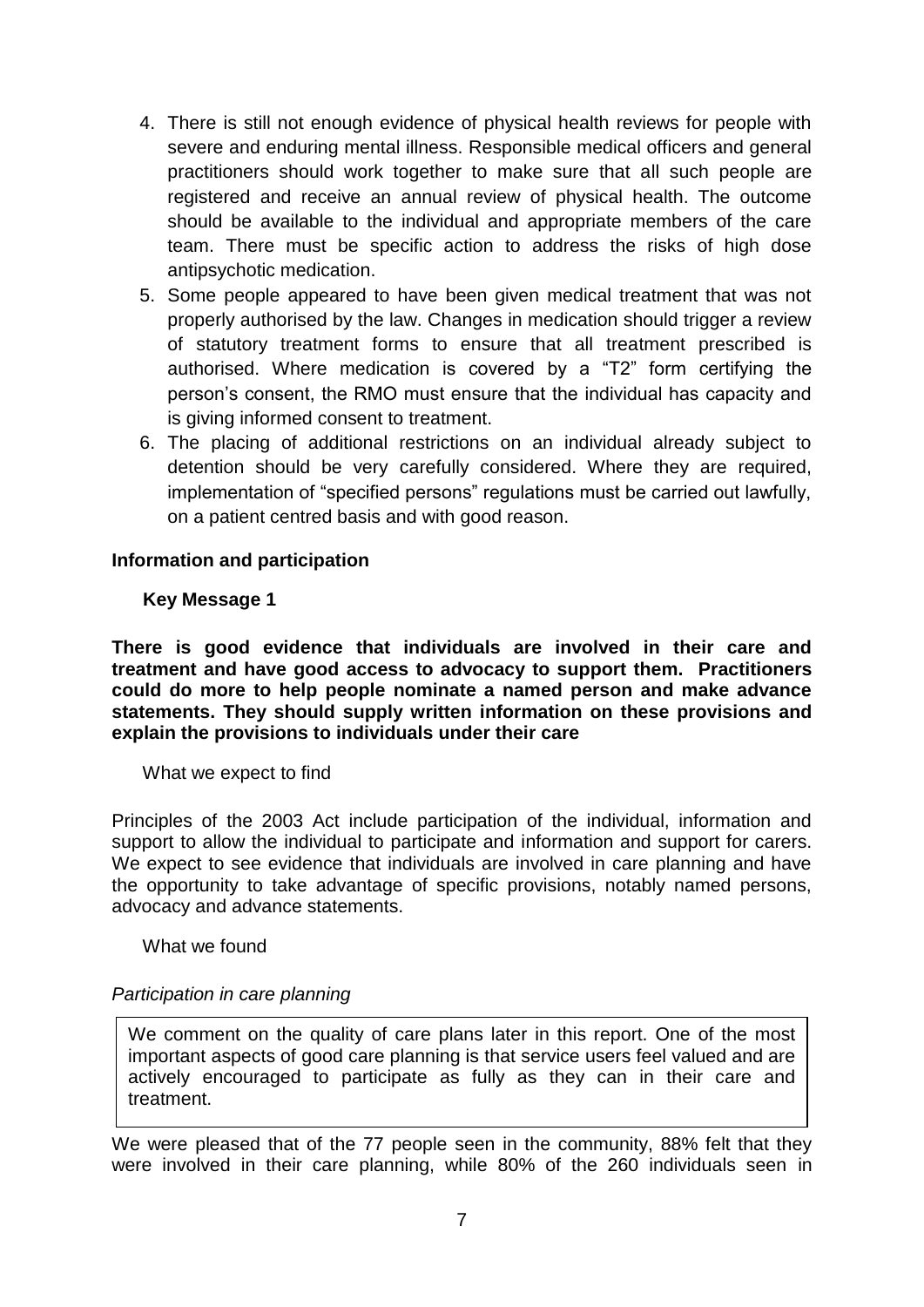hospital shared this view. In 82% of the care plans reviewed, there was evidence that the individual was involved in the process and that the plans were responsive to their changing need.

One individual receiving care in the community commented:

*"My care plan is excellent. My family are involved and listened to and I am confident that if any problems arise, they will be listened to"*

## *Named persons*

The 2003 Act gives individuals the opportunity of having a named person who must be informed and consulted about certain aspects of their care.

We found that 23% of individuals did not have a named person, 23% had a default named person, and 54% were documented as having nominated a named person. We accept that for this group of people there may be a higher proportion of people who do not wish to have a named person or there is no suitable person available, but we believe that this proportion can be reduced. Practitioners should make sure that individuals know they can appoint a named person.

#### *Independent advocacy*

Under section 259 of the 2003 Act, all individuals with a mental disorder have a right of access to an independent advocate and there is a duty on Health Boards and local authorities to ensure that independent advocacy services are available.

Access to advocacy was fairly consistent across Scotland. We were pleased that the vast majority of people knew about advocacy. There was a small number of people who knew about advocacy but did not appear to know how to access the services, and a small number where no information was available.

We found that 91% of the individuals knew about advocacy services and 87% had access to advocacy. An advocacy service had been used by 56%. This group of individuals appear to have better access to advocacy services compared with the people subject to long term detention that we visited in 2008 (81%, 72% and 43% respectively). When we looked specifically at those with a diagnosis of learning disability this was even higher, with 92% having access to advocacy and 79% having used the service.

The high level of access to advocacy is positive. NHS Boards and local authorities should continue to support and extend the use of advocacy services.

#### *Advance statements*

Sections 275 and 276 of the 2003 Act allow an individual to make an advance statement. This is a written statement setting out how they would wish to be treated, or wish not to be treated, for mental disorder should their ability to make decisions about treatment for their mental disorder become significantly impaired. The advance statement is one way of ascertaining the individual"s wishes and feelings about future treatment.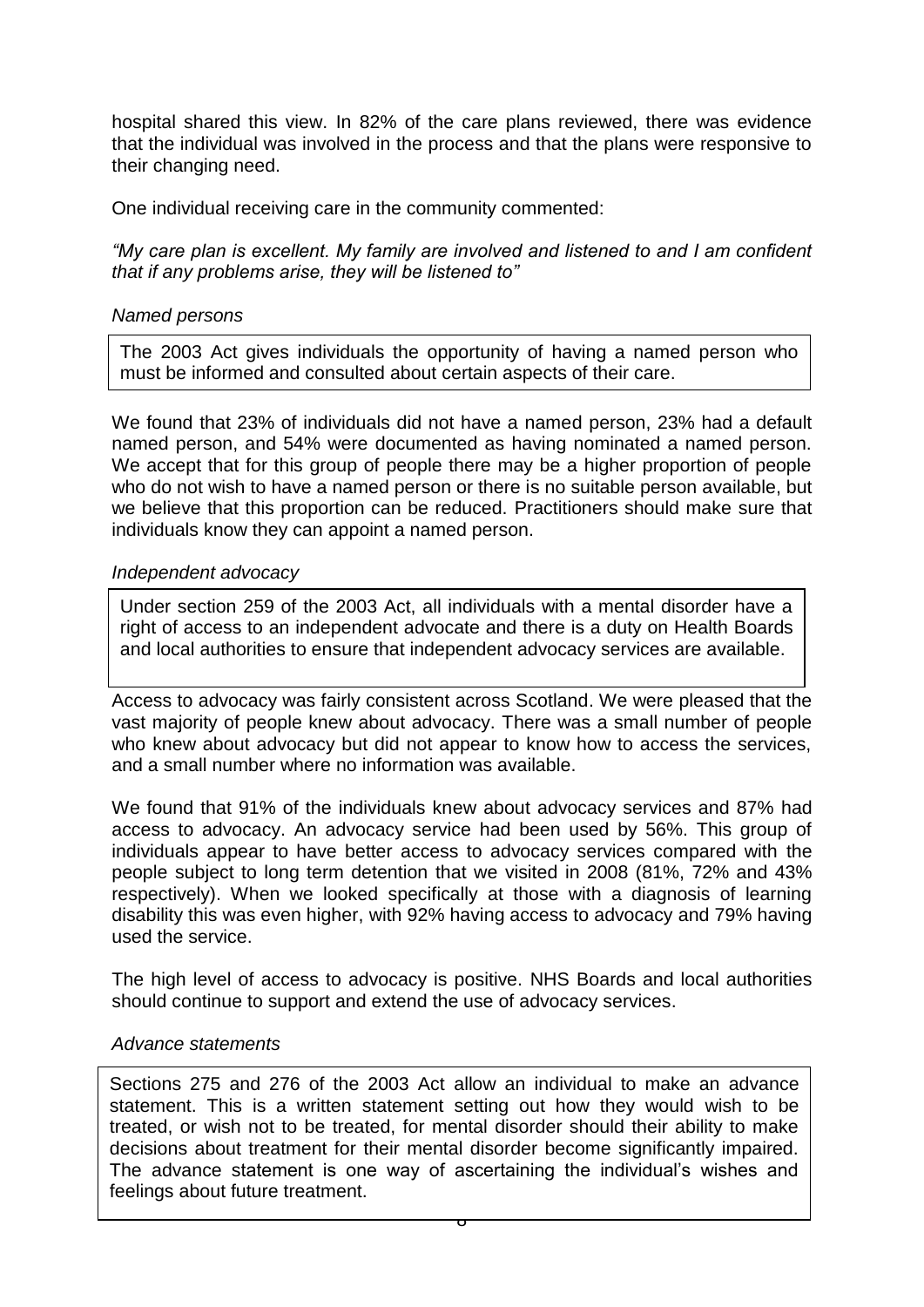We found that 57% of the individuals we visited were aware that an advance statement could be made, which is higher than our findings from the individuals on long term detention under civil procedures (31%). Half of those who knew about advance statements had made one and a small minority, 5%, had had their advance statements overridden. However, these overrides were covered by appropriate treatment certificates, with explanations for the override. We receive notification of all overrides and review the circumstances and reasons given for them.

#### <span id="page-8-1"></span><span id="page-8-0"></span>**Least restriction of freedom**

#### **Key Message 2**

#### **In general, people appear to be managed in the appropriate level of security. Most risk assessments were good but up-to-date risk assessments should be readily available for all staff.**

#### <span id="page-8-2"></span>What we expect to find

Balancing the risk to the individual and others with the individual"s right to liberty is one of the most difficult aspects of care and treatment. We expect to see that restriction of liberty is lawful and proportionate. We wanted to make sure that any restrictions were based on a well-conducted risk assessment and that staff were all aware of any risks. We also looked at the level of security in which people were managed. The level of security should reflect the degree of risk and should not be more than necessary.

<span id="page-8-3"></span>What we found

## *Risk assessment*

Good risk assessment and risk management procedures need to be in place. A balance must be struck between the reduction of risk and the provision of a therapeutic in-patient environment with the least restriction being placed on service users. For patients on suspension of detention or conditional discharge, up to date risk assessments and risk management strategies are essential for both the individual"s health and safety and, where relevant, the safety of other people.

Risk assessments were readily available for a large percentage of the 337 people seen: 89% had one in place when we visited. However, there was no risk assessment available on the day of the visit for 48 people. Of this group, 39 were in hospital and 9 were in the community, 4 of whom were on conditional discharge. We were told that, for 9 of the hospital group, new or re-assessments were currently being undertaken. We have followed up those individuals on conditional discharge whose risk assessment was unavailable with the Mental Health Division of the Scottish Government.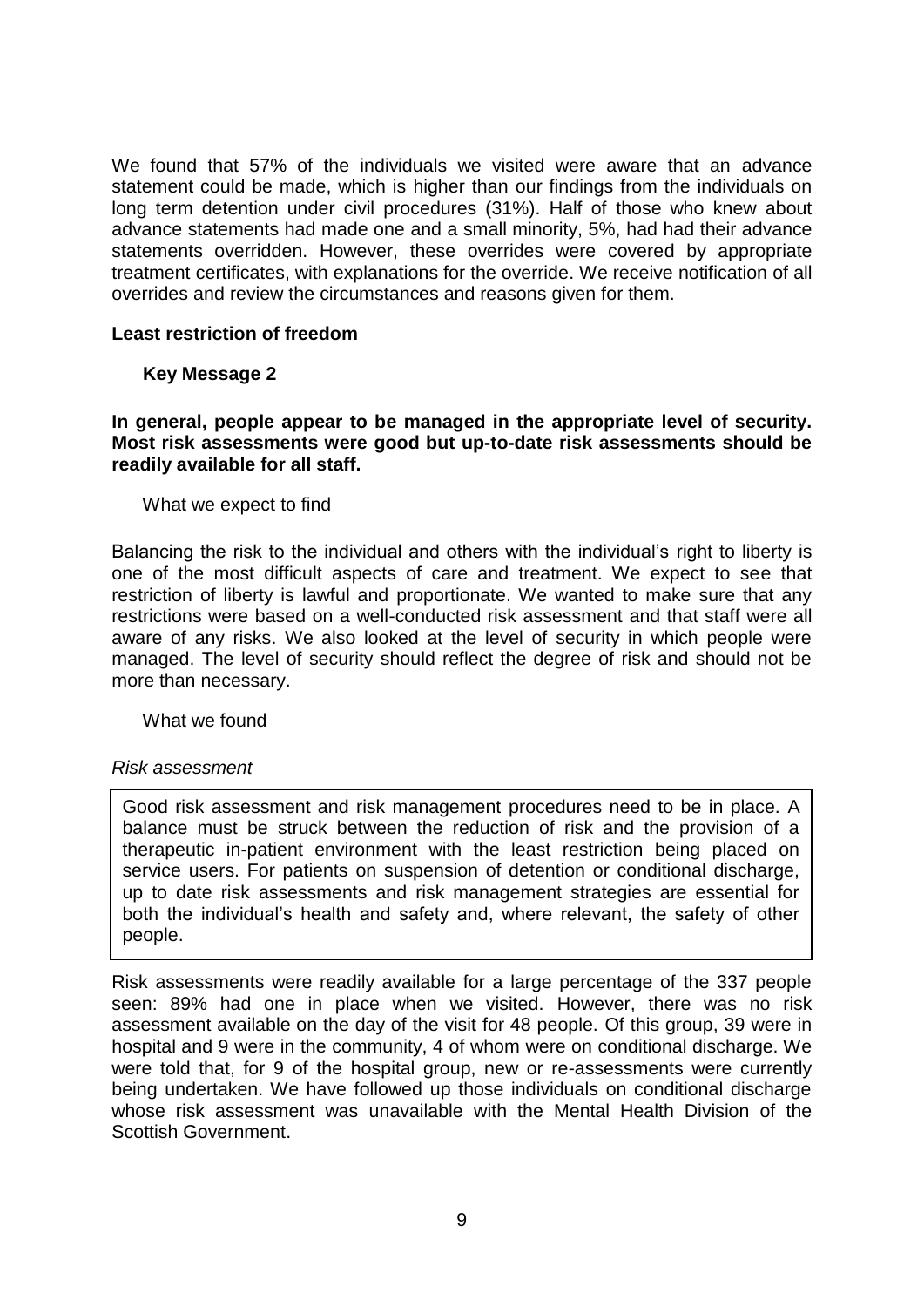It may be that risk assessments had been undertaken and were documented somewhere but not readily available in case records. As a result, staff working with individuals on a day-to-day basis may not have been aware of assessed risks and of agreed actions they needed to take to address any risk the individual may pose.

We looked at when risk assessments were most recently updated. We found that 57% of all people had an updated risk assessment within the last six months. For people in hospital, 80% had an updated risk assessment within the last year. People in the community were slightly less likely to have an updated assessment (76%).

Good risk assessment practices help identify risks faced by or posed by individual service users. Individual care plans should provide a basis for the appropriate management of these risks. The environment, operational processes and available resources of any in-patient service should be appropriate to meet the assessed care needs of individual service users, including the management of risk. There should be a clear local understanding of the degree of risk that can be safely managed in any particular in-patient service. No ward can be entirely risk free and the involvement of service users and carers is essential in developing a service that strikes the right balance between risk management and the provision of a safe environment without undue "blanket" restrictions reducing the quality of life for all.

## *Level of security*

Security is an integral part of any service for people with mental disorder who have committed offences. The need for a particular level of security can be governed by a number of factors including the nature of the offence for which the individual has been convicted or placed on a mental health order, their assessed risk to themselves and to others including the wider public, and the severity of the mental disorder.

In our review, 103 people were in high security care, 41 in medium secure care and 65 in low secure care. There were 52 people in non-forensic settings, (including some learning disability settings) and 76 were in the community.

Twenty six people had either clear plans to move or their current situation was being actively reviewed. Two people stated that they did not wish to move from their present setting, the State Hospital, despite no longer requiring high secure care, in one other case relatives were concerned about a potential move to lower secure care. Five people in the State Hospital had been successful in their appeals to the Tribunal against excessive security and were awaiting transfer.

Overall, we found that levels of security were appropriate. Where the level of security could be reduced, we were pleased to see that there were plans in place. Examples of our visitors" comments were:

*"Discussions about a move to lower security but there are family concerns about this. His father believes that his son gets the most appropriate care in the State Hospital. The risk assessment identifies that X needs a high level of supervision but could move on to a medium or even low secure setting, although he has consistently made*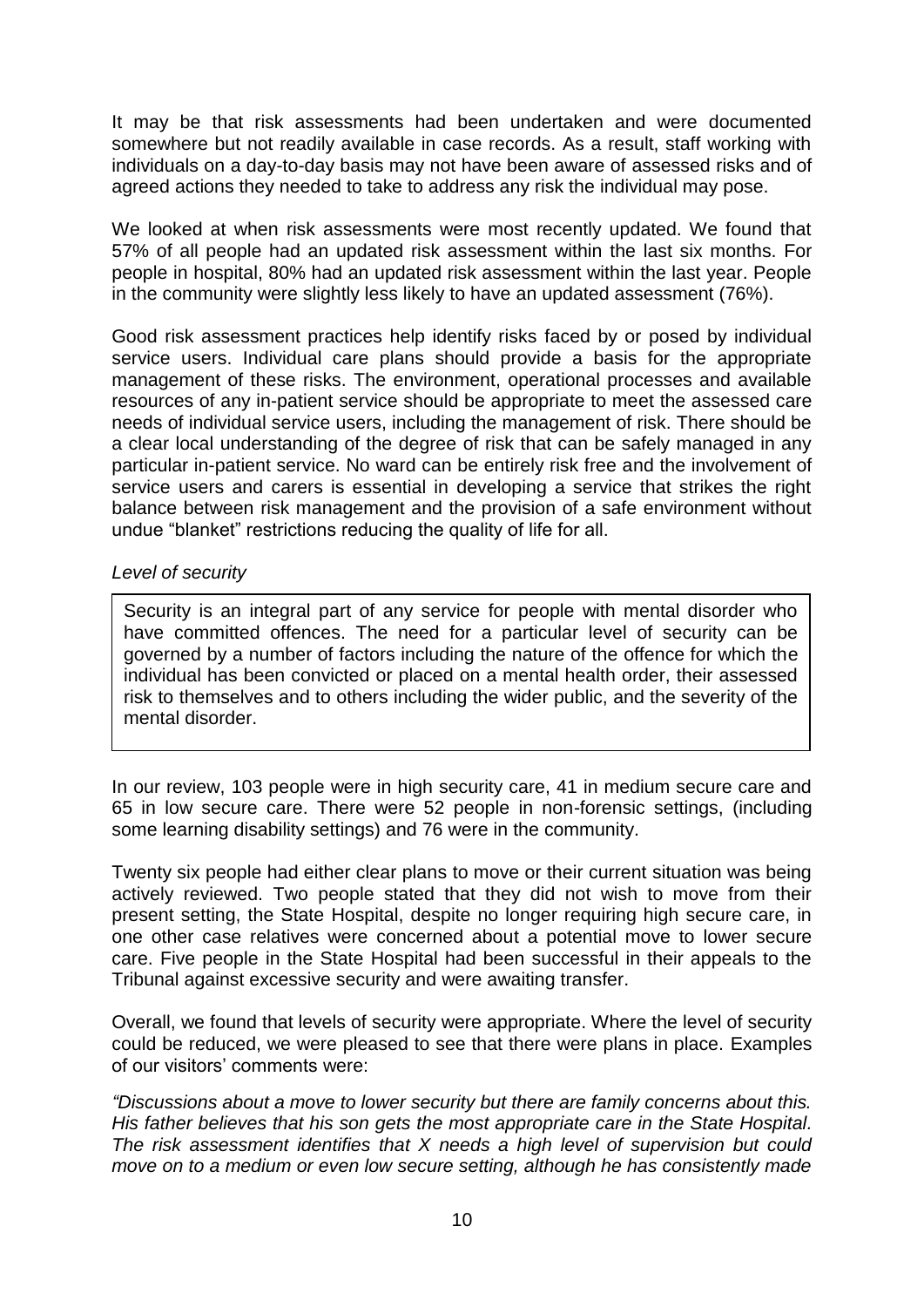*his view clear that he does not wish to leave the State Hospital. Case notes contain the question whether X might actually be 'less restricted' at the State Hospital than in these other settings."*

*"Y has been very stable for some time now and does not require to be in a medium secure unit. Efforts are being made to move him to a low secure unit in the area where he comes from, as soon as the bed becomes available."*

*"Care plan suggests that Z in his current condition is ready for discharge into community, but this is delayed due to the unavailability of a suitable placement. One placement was identified to move the patient into the community but the patient rejected it. Attempts are being made by the team to find a suitable placement."*

## <span id="page-10-1"></span><span id="page-10-0"></span>**Reciprocity – care planning and professional input**

#### **Key message 3**

**Care plans are generally good and there was good professional input to people's care. Social work input needs to improve. The 2003 Act requires that each of these individuals has a designated Mental Health Officer (MHO) appointed by the local authority. Designated MHOs should ensure that each individual has a social circumstances report (SCR) carried out as required by the 2003 Act unless they can demonstrate doing so "would serve little, or no, practical purpose."** 

<span id="page-10-2"></span>What we expect to find

The principles of the 2003 Act include the importance of providing services to people who are (or have been) subject to compulsion. We expect to see a good range of services, covered by a comprehensive care plan. Regular contact with relevant practitioners ensures that the care is delivered as planned and that the person"s needs are reviewed.

<span id="page-10-3"></span>What we found

## *Care planning*

Assessment and care planning should be a partnership between the patient, carer(s) and relevant others, health professionals and other relevant disciplines/agencies including the local authority. It should provide a holistic approach to the care and treatment of an individual and address all their identified needs and not just their apparent treatment needs. It should be clearly focussed on recovery.

For individuals in hospital, the culture of a ward is set by the people who work there and the values to which they aspire. "Good ward culture" means a ward where relationships between staff, service users, relatives and carers are positive and there is a clear vision shared by all of how to help the individual using services to move forward.

evidence of care planning for all individuals. In addition, we would expect most Whether in hospital or in the community, we would expect to find recorded people to be aware of their care plan and feel involved. We commented positively on this in our section on information and participation.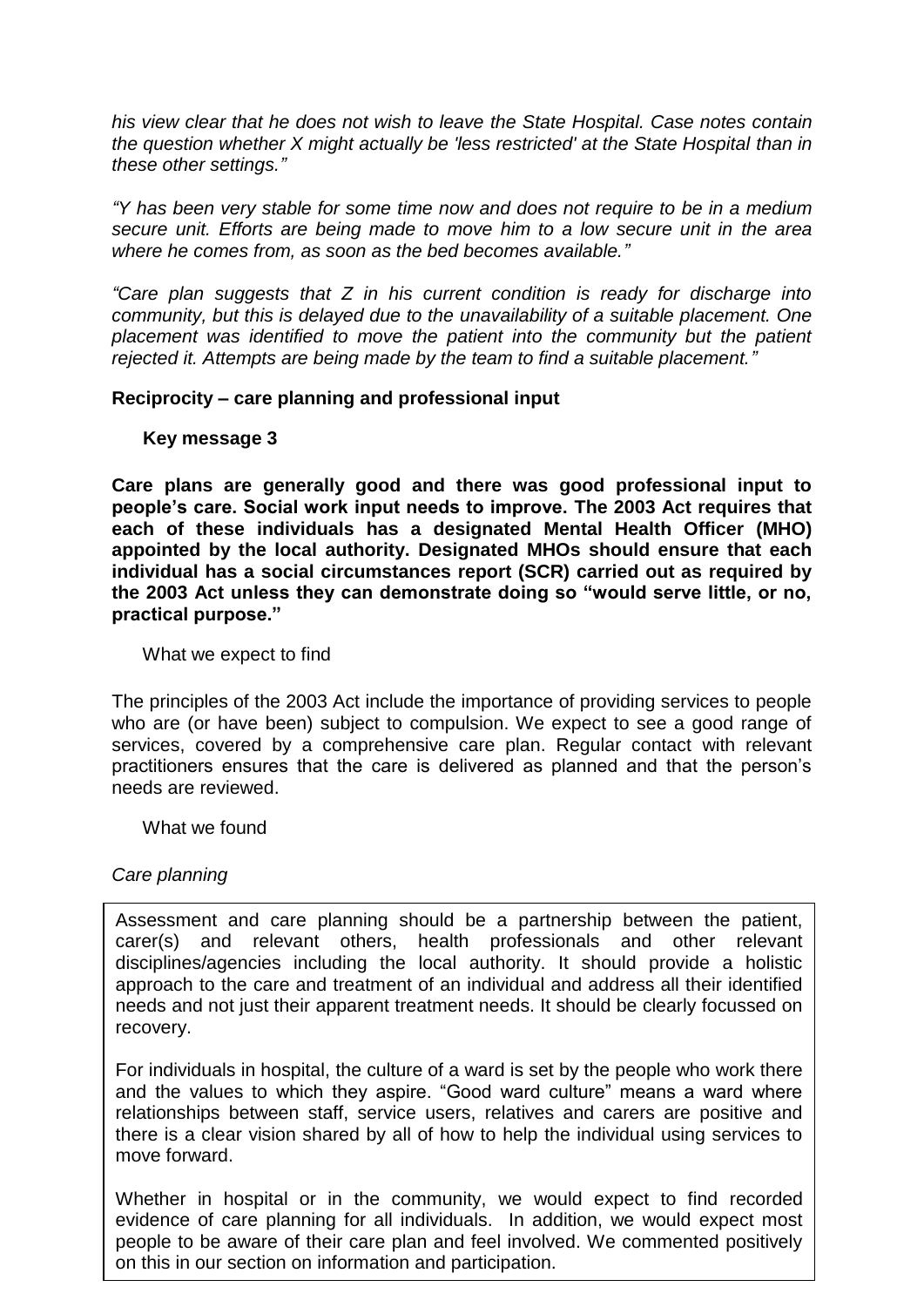Of the 337 people visited, 301 individuals were subject to the Care Programme Approach (CPA) with 88% of people in the community and 90% in hospital having their care plan managed and reviewed through this process. In 84% of the care plans we looked at, there was evidence of multidisciplinary involvement from a range of health professionals. However, in only 30% of these care plans was there written evidence of social work participation and involvement.

In 32% of cases there was no recorded evidence of either social work or mental health officer (MHO) involvement in reviews, 53% had evidence of MHO involvement and 15% had evidence that both MHO and social work were involved.

## *Frequency of contact with professionals*

The level of support and monitoring required will vary depending on individual need and may change over time as an individual"s mental state and circumstances alter. It is important that service users have adequate contact with their care team to ensure that services can identify and respond to changes in need.

We looked at the level of contact with care team members and found, not surprisingly, that the named nurse was the most frequent point of contact with the care team. Also, of the 260 people in hospital, 76% were being seen at least monthly, and the remaining 24% at least quarterly, by their responsible medical officer (RMO).

There was evidence of good support for the 76 people who were in the community. Of these, 95% of people were seen by their community nurse at least once a month and 76% were seen by their responsible medical officer (RMO) on a similar frequency.

We found that mental health officer (MHO) involvement was much less than this. The Act requires that the local authority appoint a designated MHO for each person subject to compulsory powers beyond an emergency detention under the Act. One important task for the MHO is to produce a social circumstances report (SCR).

The Commission, in its good practice guidance on the preparation of SCRs, recommends that "An annually updated SCR should be provided by the designated MHO for all people subject to long term detentions. Exceptions to this would be where there are agreed alternative review arrangements in place, e.g. Care Programme Approach reviews that involve MHOs or MHO reports prepared to support decisions to extend/vary orders" (MWC 2009). Even in this situation, an updated SCR may be helpful.

Only 58% of people had regular contact with their MHO, by which we mean at least monthly. Of the 306 people who were subject to a CO or a CORO, 223 (73%) had no SCR on file, and only 61 (20%), had an SCR dated after 2007. For the 37 people on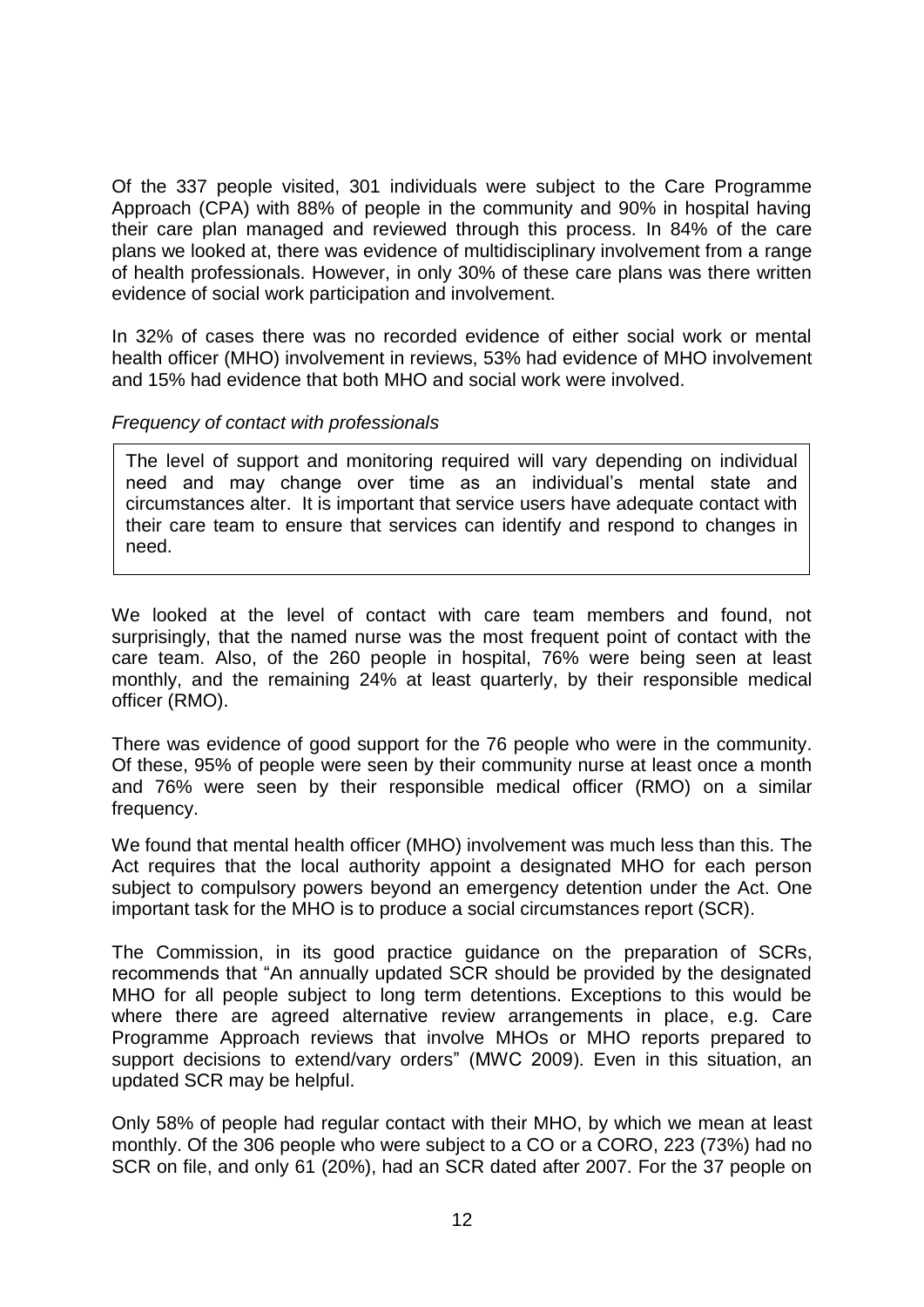conditional discharge, 76% received regular MHO input. Given the status of this patient group, we would have expected a higher level of MHO contact.

As part of the statutory role of the MHO, SCRs should be provided following a significant event. In line with our guidance, at a minimum, an updated SCR should be available to support an individual biennial statutory review

## <span id="page-12-1"></span><span id="page-12-0"></span>**Reciprocity – attention to physical health**

## **Key message 4**

**There is still not enough evidence of physical health reviews for people with severe and enduring mental illness. RMOs and general practitioners should work together to make sure that all such people are registered and receive an annual review of physical health. The outcome should be available to the individual and appropriate members of the care team. There must be specific action to address the risks of high dose antipsychotic medication.**

<span id="page-12-2"></span>What we expect to find

Attention to physical health is one aspect of care that has given us cause for concern. It forms an important part of "Delivering for Mental Health" (Scottish Executive 2006). People with severe and enduring mental illness have poorer physical health than the general population and have a reduced life expectancy. We wanted to make sure that the physical health of the people we visited was being given appropriate attention.

High doses of medication for mental illness carry health risks. The Royal College of Psychiatrists has produced guidance on the monitoring needed for high doses of antipsychotic drugs (RCPsych 2006). We wanted to make sure that practitioners were following this guidance.

<span id="page-12-3"></span>What we found

## *Review of physical health*

Studies have consistently shown increased mortality in people with mental disorders. They attributed the causes for increased mortality to the effects of the mental disorder and to the patient's altered lifestyle.

Responsible medical officers have a duty to take all aspects of their patient"s care into account. It is known that high rates of smoking and obesity and the sideeffects of psychotropic drugs mean that these patients are at increased risk of developing heart disease, chronic obstructive lung disease, chronic liver disease and diabetes. This group of people have higher levels of risky behaviour such as injecting drugs, excess alcohol consumption and unprotected sex. These factors, in combination with problems experienced in gaining access to adequate health and social care services, result in significantly reduced physical and mental health.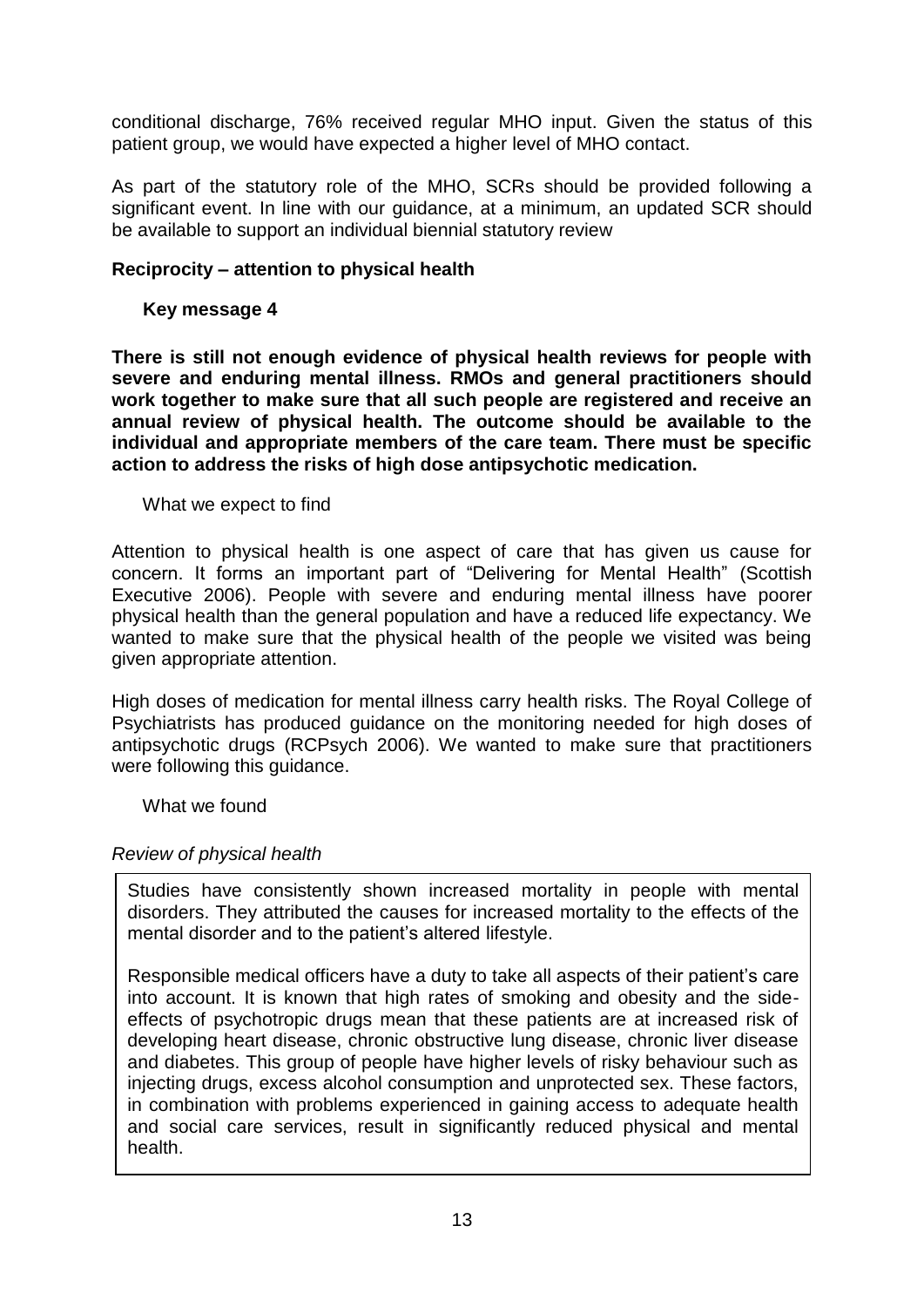There should be a review of physical health at least once every 15 months. We found a review in 176 cases (52%), 160 (47%) of them within the last year and 16 (5%) of them more than a year ago. These figures are slightly lower when compared to those found during our review of people subject to long term detention carried out in 2008. There were 161 people who did not appear to have been reviewed in respect of their physical health; 63 of whom were in the community and 98 in hospital.

In most cases we were advised by staff that all the patients had annual checkups, but we could not find the evidence for this. Most of the individuals in the community reported that they have easy access to their GP, but the reviews were not recorded in the case notes we saw. In a minority of cases, physical health check up was offered, but this was refused by the service users.

It may be that some people had had a review of their physical health but that it was not documented in the case records available to staff who were providing most of their care and treatment. If this is true, the health review had limited usefulness. An annual review helps to bring together information, which will allow the patient"s key worker and the GP to review relevant primary care issues.

## *Monitoring of high dose antipsychotic medication*

All people receiving high dose anti-psychotic medication should have high dose monitoring initiated at the start of treatment. This includes people who may be subject to high dose treatment if "as required" medication is given alongside regular prescriptions. The risks of high dose antipsychotic drugs include heart and metabolic problems and regular blood tests and electrocardiographs are recommended.

Of the 41 individuals who we viewed as requiring high dose antipsychotic monitoring (40 in hospitals and 1 in the community), only 33 (80%) had evidence that this was being carried out. This is consistent with our findings from our reviews of people on long term detention.

The most common reason for not initiating high dose monitoring is that the clinical teams have not taken account of the potential to go over the maximum recommended dose, because of "as required" medication. Regular clinical pharmacy review would help to identify and monitor such people.

## <span id="page-13-1"></span><span id="page-13-0"></span>**Lawful medical treatment**

## **Key Message 5**

**Some people appeared to have been given medical treatment that was not properly authorised by the law. Changes in medication should trigger a review of statutory treatment forms to ensure that all treatment prescribed is authorised. Where medication is covered by a "T2" form certifying the**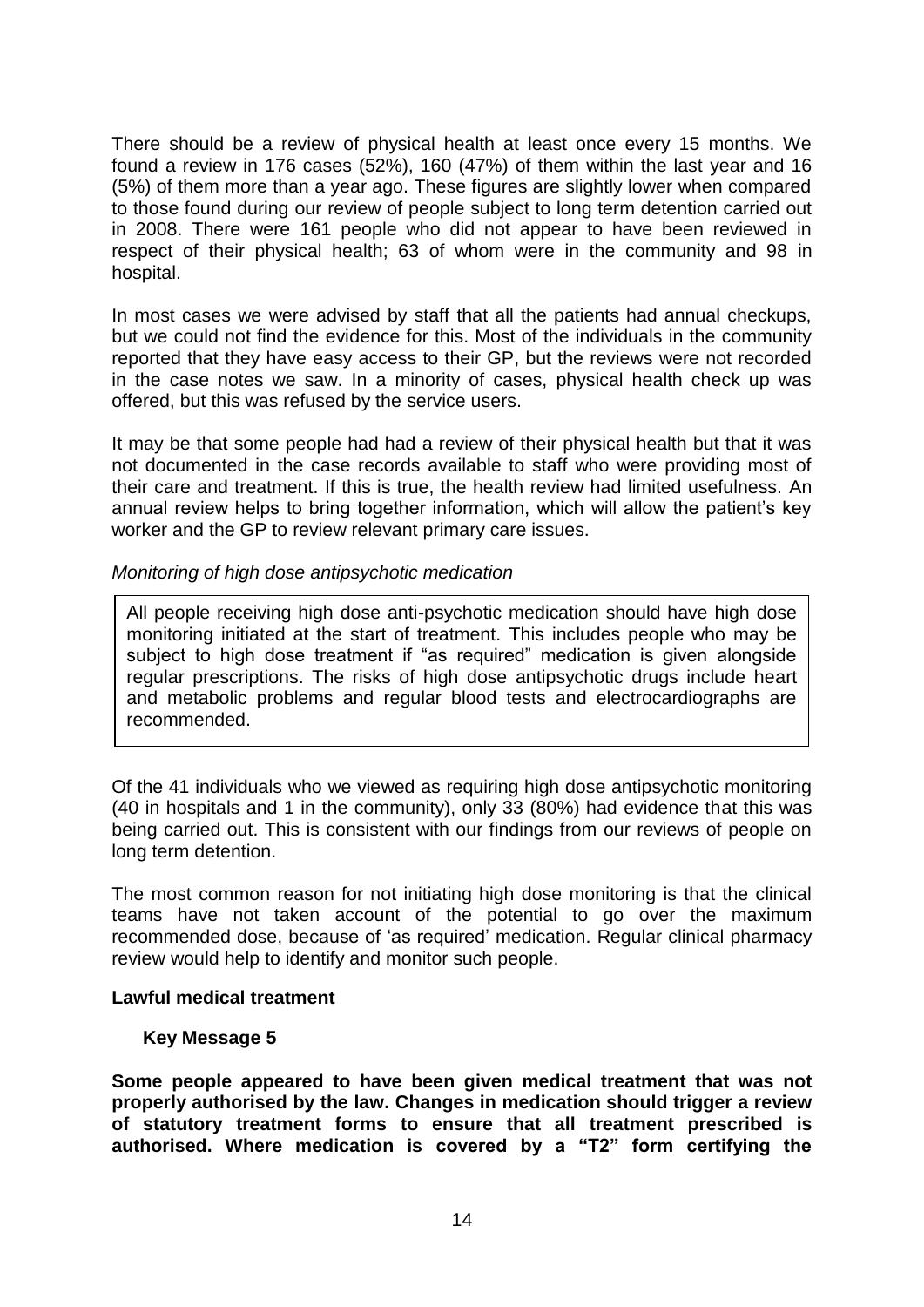## **person's consent, the RMO must ensure that the individual has capacity and is giving informed consent to treatment.**

<span id="page-14-0"></span>What we expect to find

Part 16 of the 2003 Act provides safeguards for treatment of mental disorder. Part 5 of the Adults with Incapacity Act 2000 also has provisions for medical treatment. It is essential that medical treatment complies with these legal provisions. Where the person "consents", we expect the person to understand the nature, purpose and likely effects of the treatment. Where the person does not consent or cannot consent, we expect to see an independent opinion authorising treatment. In all cases, we expect proper legal documentation to be in place.

#### <span id="page-14-1"></span>What we found

Of the 302 individuals who require their medication to be covered by an appropriate certificate:

- 62% consented to their medication in writing and had a "T2 form" in place.
- 31% were found to be unable to consent or objected to their treatment; their treatment was therefore authorised by a certificate completed by a designated medical practitioner ("T3 form") and 2% had both T2 and T3.
- A small number of people who were unable to consent to their treatment also had "Section 47" certificates under the Adults with Incapacity Act in place to authorise their treatment for coexisting physical ill-health.

We found that 88% of the individuals had their prescribed medication appropriately covered by T2/T3/S47 certificates.

Twenty-eight individuals (9%) were found to be receiving treatment not authorised by an appropriate certificate. Seven people had obsolete treatment forms from the previous Act (forms 9 and 10), 6 had no treatment certificates, 12 had T2 forms which did not cover their current treatment and 3 had T3 forms that did not cover their current treatment. In 9 other cases (3%), the data collected was not conclusive about the appropriateness of the treatment certificates. In all cases, we took further action to make sure that people were receiving treatment lawfully.

Of the 193 individuals with T2 forms, we found problems in 16 (8%) of these cases. In some cases, the form did not cover the present treatment. In other cases, we did not think the person was giving informed consent. Examples of comments from our visitors were:

*"Certificate covers clozapine and lithium, patient now on olanzapine. Spoke to RMO in ward, he will have this updated today, patient was able to tell me what medication he was on and that he was happy and willing to take this."*

*"Oral zuclopenthixol covered by T2. I asked J... whether he thinks he has a mental illness. He said what is said to be (his) delusions is fact but he can't prove it. Spoke of seeing the world in a different way. I asked him if he thinks zuclopenthixol is helpful to him. He said it does not make any difference. He became irritable when I asked him if he consented to take the medication. He said he takes it orally because*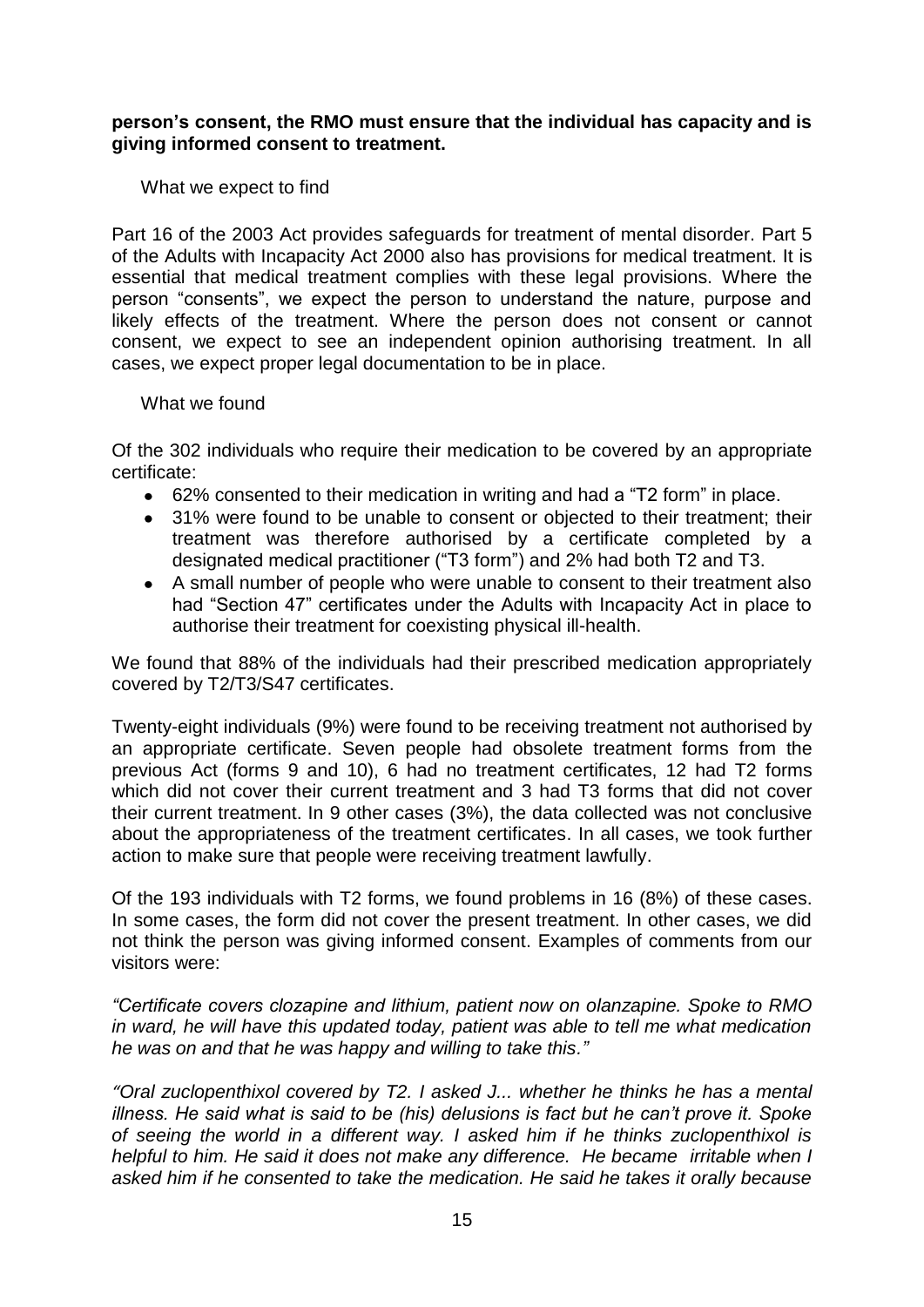*he knows if he does not he will be given a "jag in the arse". I spoke to the RMO by telephone. It seemed to me that J was not giving free informed consent to treatment. Dr said he would review his consent to treatment with him."*

Of the 100 individuals with T3 forms, we found problems in 13 cases (13%). For example:

*"The certificate covers any one oral and any one depot antipsychotic regularly and also any one antipsychotic on an as required basis. Patient is currently on risperidone 3mgs twice daily chlorpromazine 50 mgs four times daily, zuclopenthixol decanoate 250mgs I/M 2 weekly and chlorpromazine 50mgs if required up to four times daily. He is on one extra oral antipsychotic which is not covered by the T3."*

There were 4 individuals with a valid S47 certificate. We identified one individual who had no S47 certificate, when this was needed.

## <span id="page-15-1"></span><span id="page-15-0"></span>**Lawful use of restrictions on privacy and dignity**

## **Key message 6**

**The placing of additional restrictions on an individual already subject to detention should be very carefully considered. Where they are required, implementation of "specified persons" regulations must be carried out lawfully, on a patient centred basis and with good reason.**

<span id="page-15-2"></span>What we expect to find

The placing of additional restrictions on an individual already subject to detention should be very carefully considered. Where they are required implementation of "specified persons" regulations must be carried out lawfully, on a patient centred basis and with good reason. Article 8 of the European Convention for Human Rights stipulates that interference with a person's right to privacy and dignity must be lawful and proportionate.

The 2003 Act has regulations which govern the additional restrictions which can be placed on patients who are subject to detention in hospital. These cover safety and security, use of telephones and correspondence. In the State Hospital, all patients are automatically classed as specified persons and therefore their access to telephones and use of correspondence can be restricted, and they and their belongings can be searched or they can be asked to give urine samples for testing. In medium secure settings, all patients are automatically specified for safety and security only. In all other settings, detained patients have to be made a specified person on an individual basis and for each particular restriction if it is thought necessary.

## <span id="page-15-3"></span>What we found

We found that generally, with the exception of the State Hospital and some medium secure wards, the regulations were not well understood and on many occasions, the RMO had not documented good reasons for applying them.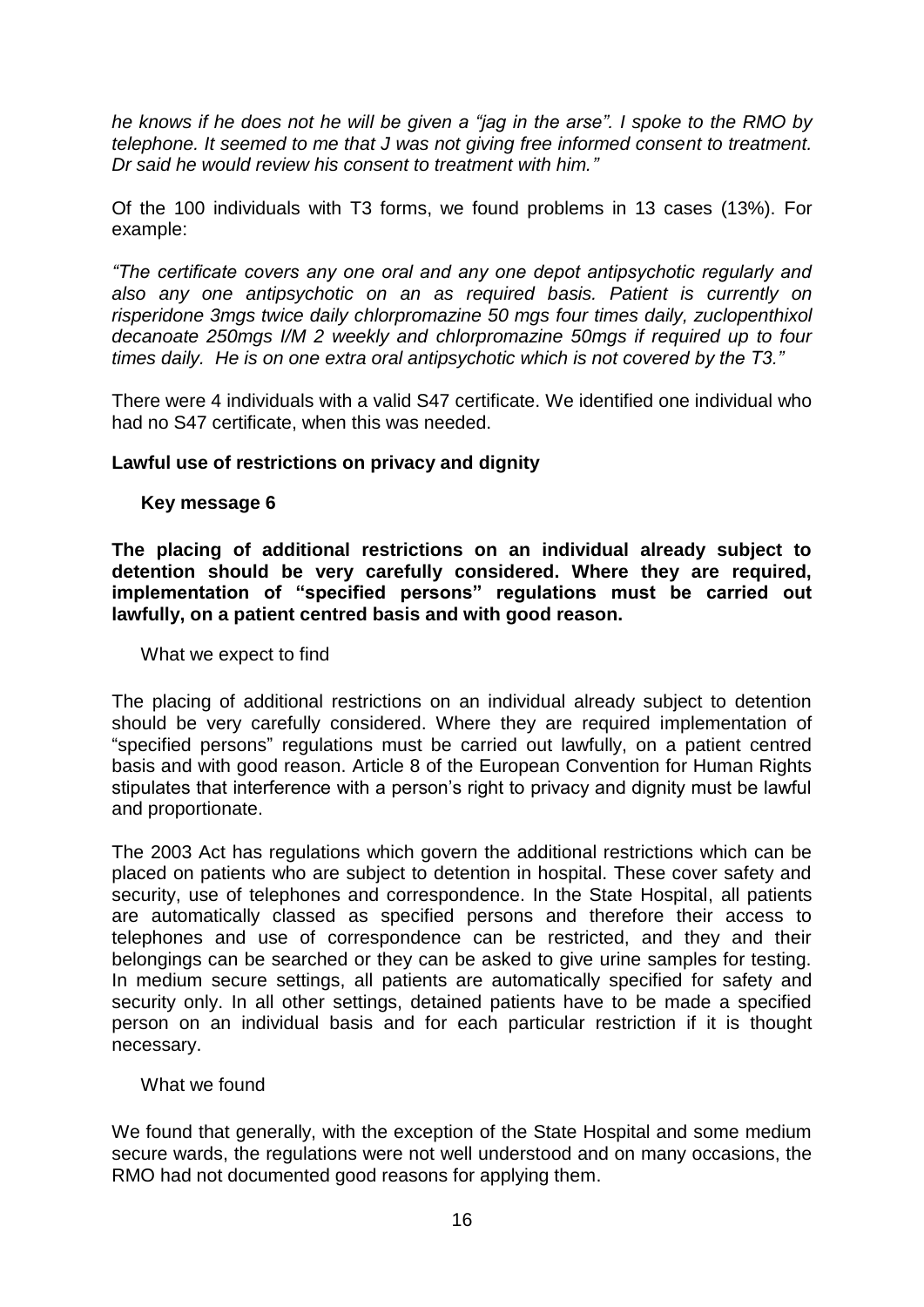We found that the State Hospital used these measures well. Despite the automatic specification of State Hospital patients, many of them are not subject to additional restrictions as it is not deemed necessary. The fact that a patient is specified does not imply that the authorised restrictions have to be imposed.

For people in medium secure settings, there is automatic specification for safety and security alone. The RMO has to determine on an individual basis whether the additional restrictions for telephones and correspondence should apply and specify the person accordingly. We found 9 people who appeared to have these additional restrictions without the appropriate paperwork to authorise them. We raised these issues with the respective RMOs.

For example, during a visit to a person in a medium secure unit, our visitor found a situation where restrictions were applied in a blanket fashion and without the correct documentation.

"We were *told ward policy is that all patients are specified persons and restricted for correspondence. We could not find the appropriate documentation in the person's file."*

For people in low secure or non forensic settings, the RMO has to make an individual determination for each of the three categories if they wish to make them specified persons and impose additional restrictions on them. We found 43 out of 65 people seen in low secure settings were specified in respect of safety and security, 9 of whom were also specified in respect of their correspondence and 5 had their access to telephones restricted. However, for those whose correspondence was restricted, we found no apparent reason why this should be the case. As with those in medium secure settings, we raised these issues with the RMOs. For example:

"*No reasoned opinion attached to RES form. Ward protocol dictates all are specified persons as mail is opened in presence of staff"*

In non forensic settings we found the majority of people were not subject to additional restrictions; only 9 out of 52 people were specified in respect of safety and security, one of whom was also subject to restrictions on their correspondence. A further 3 people were subject to correspondence (2) or telephone (1) restrictions only.

In some settings, staff were not aware of the regulations covering additional restrictions and imposed restrictions without appropriate authority. Our comments included:

"*The issue of 'specified persons' was raised with nursing staff. They were unaware of*  what this meant and said that their understanding was that where searches were *required, male staff will search male patients and female staff will search female patients. There was an apparent understanding that nursing staff have the authority to undertake searches, restrict calls etc."*

"*Not a specified person yet regular urine tests being done for drug screen."*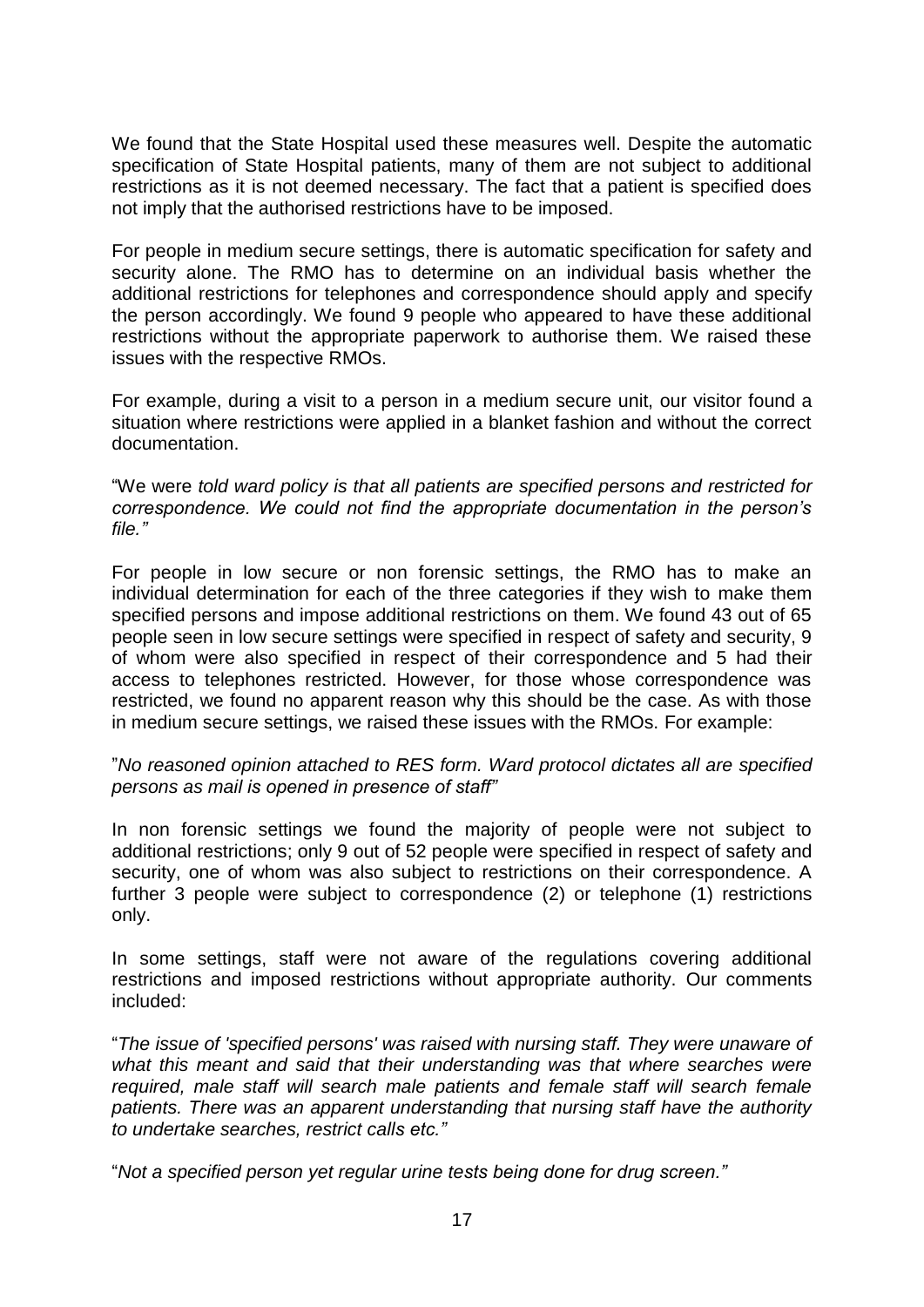The regulations do not apply to those on community based orders or conditional discharge (CD). Despite this we found paperwork specifying 3 individuals who were in the community but attended a hospital day service. We raised this with the day hospital manager. For those on CD, Scottish Ministers or the Mental Health Tribunal can attach conditions which may, for example, include procedures to search people or take samples to test for drugs or alcohol.

The Commission has issued guidance on the use of specified persons" regulations (MWC 2010). We strongly advise clinicians and ward staff to familiarise themselves with the contents of the guidance.

## <span id="page-17-0"></span>**Conclusions and further action**

There were many positive findings from our visits to the relatively small number of people who committed offences as a result of mental health difficulties or learning disability. If services pay attention to the key messages in this report, care and treatment would improve further and individuals would be treated in line with the principles of the 2003 Act and the articles of the European Convention for Human Rights.

We are taking further action following these visits. We followed up individual matters arising from our visits on 78 occasions (23% of all individuals visited). There were a variety of reasons for further action of this type including issues with consent to treatment - absent or incomplete forms, current treatment not in line with that consented to or authorised, issues to do with the absence of appropriate authority under specified person's regulations, and matters relating to the content of care plans.

We will be visiting people with mental disorder in prisons and will compare our findings from those visits with this report. Also, we are continuing our programme of unannounced visits to make sure that medical treatment complies with the law. We are likely to conduct unannounced visits to make sure that "specified persons" restrictions are being used lawfully and proportionately.

## <span id="page-17-1"></span>**Action points for services**

**We recommend that managers of services take the following action to address the key messages in this report:**

- **Ensure that there are procedures to inform and remind people about their rights to nominate named persons and make advance statements where they have the capacity to do so**
- **Conduct audits of risk assessments to check that they are up-to-date and available for staff who are in regular contact with the individual**
- $\bullet$ **Identify a named mental health officer for each individual and audit the completion of social circumstance reports to make sure they meet the requirements of the 2003 Act**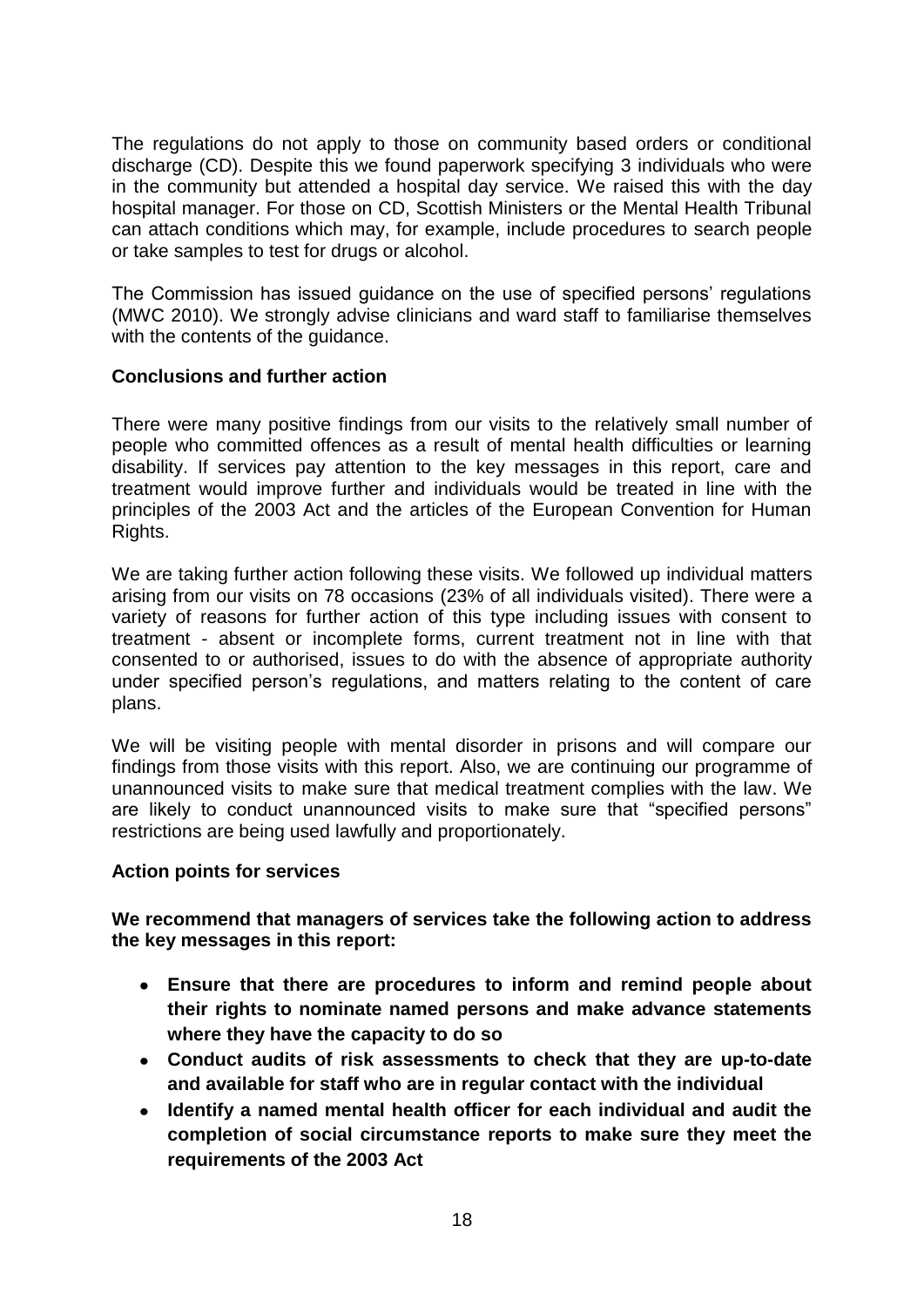- **Ensure that procedures are in place for regular physical health checks and audit the performance of these checks**
- **Conduct audits of actual or potential high-dose antipsychotic medication to determine whether this is properly identified and monitored**
- **Ensure that all responsible medical officers have access to the Mental Welfare Commission's guidance on Consent to Treatment**
- **Audit compliance with part 16 of the 2003 Act (medical treatment) to make sure that all treatment is prescribed and administered lawfully**
- **Ensure that all responsible medical officers have access to the Commission's guidance on Specified Persons**
- **Audit the use of "specified person" restrictions to ensure that any interference with privacy and dignity is lawful and proportionate**